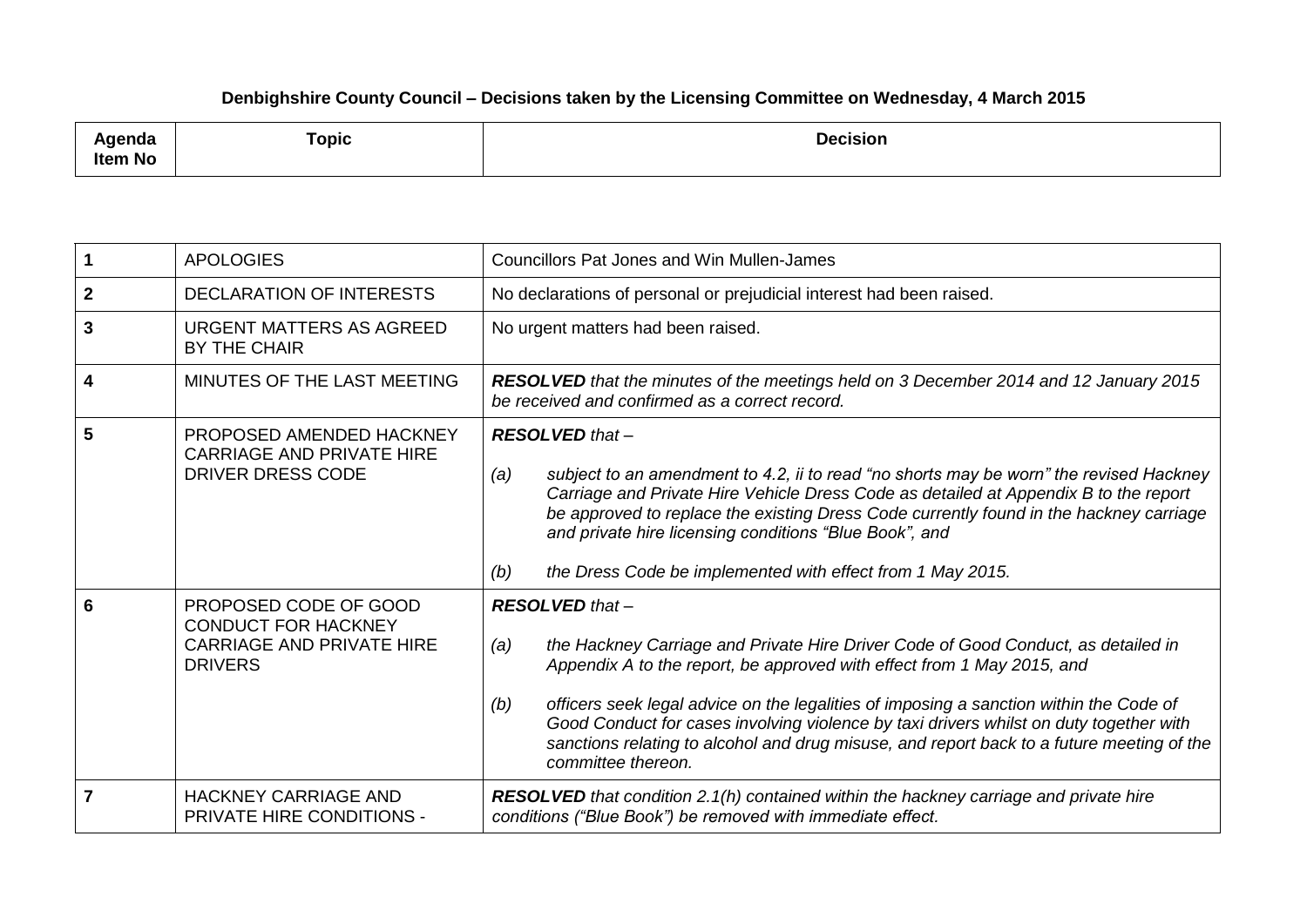## **Denbighshire County Council – Decisions taken by the Licensing Committee on Wednesday, 4 March 2015**

| .<br>:naa<br>ັ<br><b>No</b><br>ltem | Topic<br>and the property of the control of | <b>Decision</b> |
|-------------------------------------|---------------------------------------------|-----------------|
|-------------------------------------|---------------------------------------------|-----------------|

|    | PROPOSED AMENDMENTS<br><b>RELATING TO TIPPING OF SEATS</b><br>FOR PRIVATE HIRE VEHICLES |                                                                                                                                                                                                                                                                                                                                                                                    |
|----|-----------------------------------------------------------------------------------------|------------------------------------------------------------------------------------------------------------------------------------------------------------------------------------------------------------------------------------------------------------------------------------------------------------------------------------------------------------------------------------|
| 8  | <b>REVIEW OF SEX ESTABLISHMENT</b><br><b>POLICY</b>                                     | $RESOLVED that -$<br>officers be requested to compile a draft revised Sex Establishment Policy that is fit for<br>(a)<br>purpose for submission to a future meeting prior to undertaking a public consultation,<br>and<br>the provisions of Section 27 of the Policing and Crime Act 2009 be adopted and<br>(b)<br>incorporated within the draft revised Sex Establishment Policy. |
| 9  | <b>REVIEW OF STREET TRADING</b><br><b>POLICY</b>                                        | $RESOLVED that -$<br>officers be authorised to draft a Street Trading Policy that is fit for purpose, and<br>(a)<br>Councillor Bill Cowie be nominated to liaise with officers whilst the draft policy was<br>(b)<br>being developed and authorise officers to undertake any necessary consultation before<br>presenting members with a proposed Street Trading Policy.            |
| 10 | SCRAP METAL DEALERS ACT 2013<br>- UPDATE ON THE PRPOSED<br><b>POLICY</b>                | <b>RESOLVED</b> that the contents of the report be received and noted.                                                                                                                                                                                                                                                                                                             |
| 11 | <b>LICENSING COMMITTEE WORK</b><br>PROGRAMME 2015                                       | $RESOLVED that -$<br>subject to the inclusion of some additional items as agreed at the meeting, the<br>(a)<br>Licensing Committee's work programme be approved, and                                                                                                                                                                                                               |